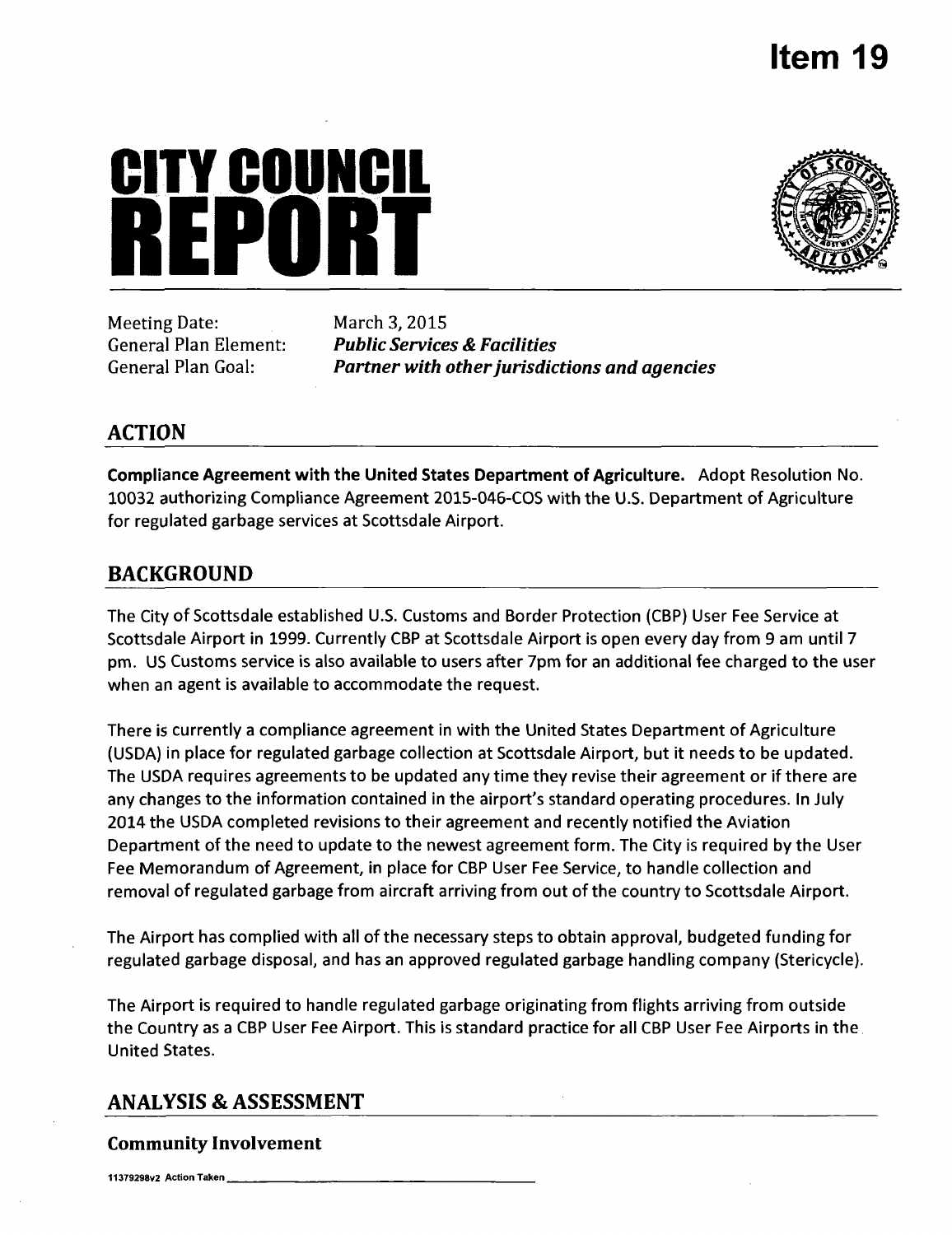The public was provided with an opportunity to comment on the Compliance Agreement at the Airport Advisory Commission on February 11, 2015. No negative comments were received and the Airport Advisory Commission approved a motion to recommend that City Council authorize the Compliance Agreement with a 6-0 vote.

# **RESOURCE IMPACTS**

# Available funding

The Aviation Department has an operating budget of \$22,000 for fiscal year 2014/15 to cover the costs associated with regulated garbage handling. There is no impact to the General Fund as the Airport is an Enterprise Fund.

# Staffing, Workload Impact

**There is no additional City Staff workload impact if the Compliance Agreement is approved.** 

**Maintenance Requirements**<br>There are no additional maintenance requirements if the Compliance Agreement is approved.

# **Future Budget Implications**

The Aviation Department will require funding from the Aviation Enterprise Fund each year to pay for the on-going costs.

# **OPTIONS & STAFF RECOMMENDATION**

# Recommended Approach

Adopt Resolution No. 10032 approving the Compliance Agreement with the United States Department of Agriculture 2015-046-COS for the Airport to handle regulated garbage collection and disposal at Scottsdale Airport.

# Description of Option B

Do not Adopt Resolution No. 10032 approving the Compliance Agreement with the United States Department of Agriculture 2015-046-COS for the Airport to handle regulated garbage collection and disposal at Scottsdale and not continue as a CBP User Fee Airport.

# Proposed Next Steps

If City Council approves the Compliance Agreement, the Airport will continue handling regulated garbage.

# **RESPONSIBLE DEPARTMENT(S)**

Community & Economic Development Division, Aviation Department

# **STAFF CONTACTS (S)**

Shannon Johnson, Management Analyst, shjohnson@scottsdaleaz.gov 11379298v2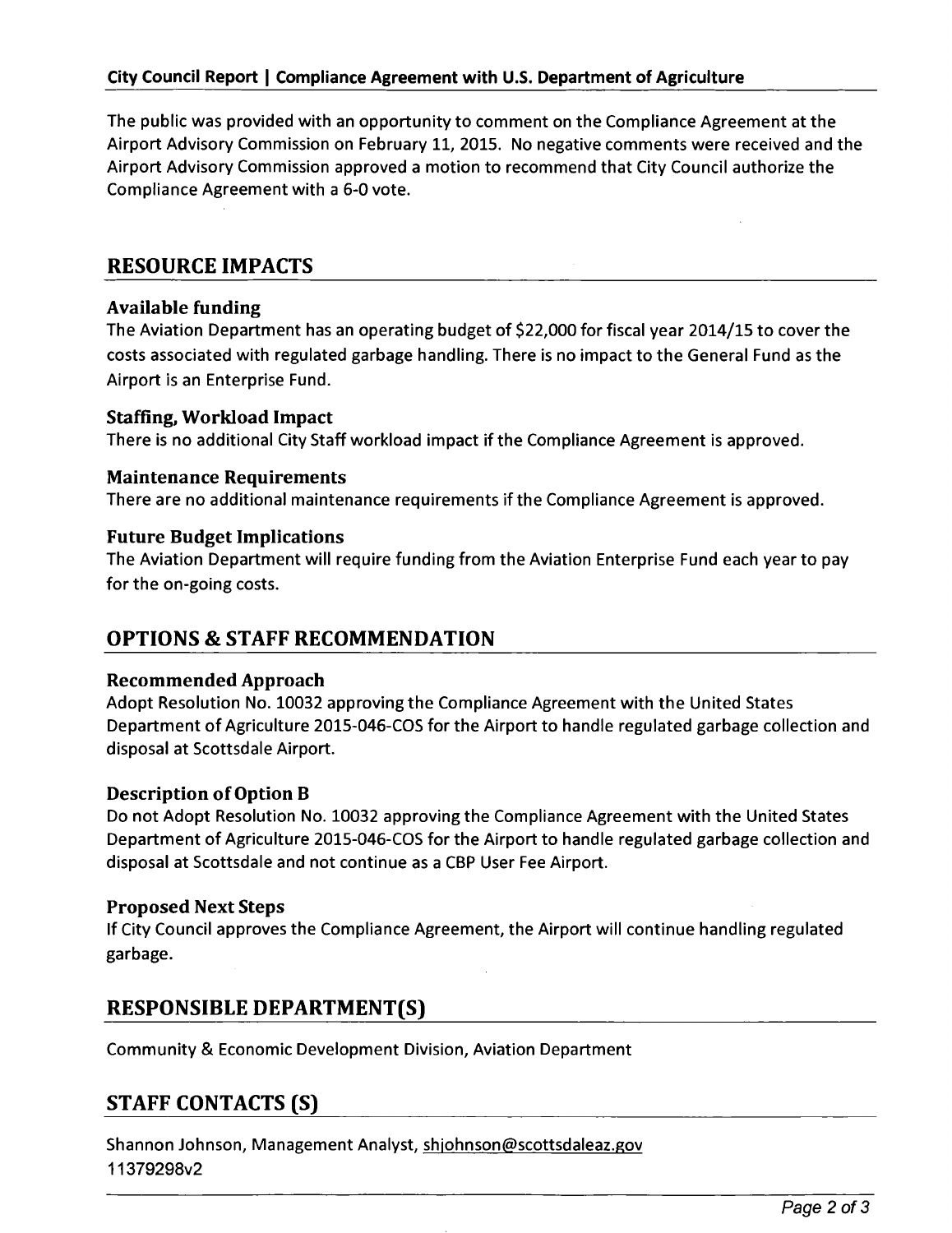# **APPROVED BY**

Gary P. Mascaro, C.M., C.A.E., Aviation Director Date (480) 312-7735, gmascaro@scottsdaleaz.gov

# **ATTACHMENTS**

- 1. Resolution No. 10032
- 2. MGA 2015-046-COS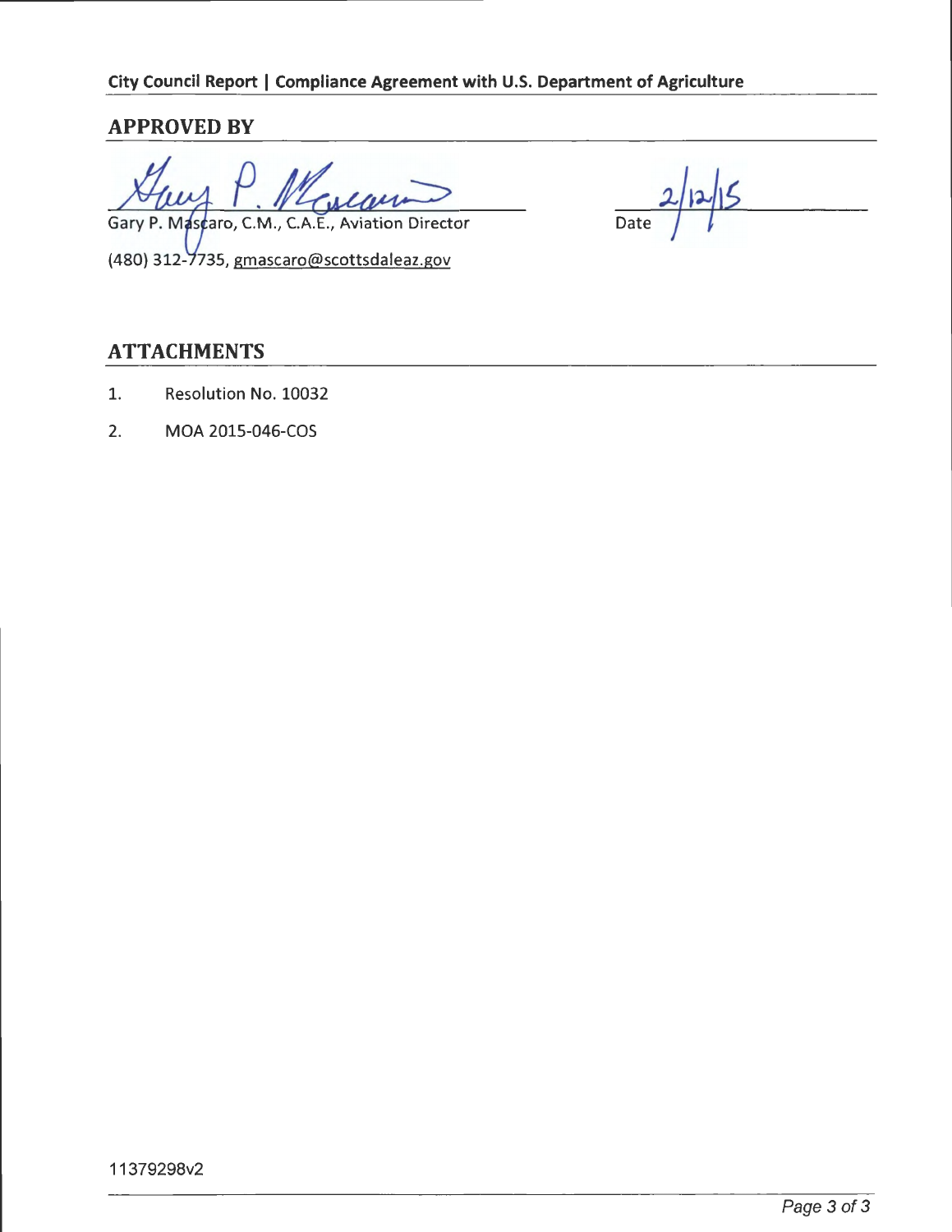#### RESOLUTION NO. 10032

A RESOLUTION OF THE COUNCIL OF THE CITY OF SCOTTSDALE, MARICOPA COUNTY, ARIZONA, AUTHORIZING AND DIRECTING THE CITY TO ENTER INTO COMPLIANCE AGREEMENT NO. 2015-046-COS WITH THE UNITED STATES DEPARTMENT OF AGRICULTURE.

and The Scottsdale Airport receives numerous international flights terminating in the Airport;

The United States Department of Agriculture requires that the Airport dispose garbage from vegetable and animal matter in a safe and closely controlled manner; and

The City is prepared to enter into this Compliance Agreement to assure that such waste materials will be disposed of in compliance with the Rules and Regulations of the U.S. Department of Agriculture.

BE IT RESOLVED by the Council of the City of Scottsdale as follows:

Section 1. The Mayor of the City of Scottsdale is authorized and directed to execute Compliance Agreement No. 2015-046-COS between the City and the United States Department of Agriculture.

PASSED AND ADOPTED by the Council of the City of Scottsdale this  $3<sup>rd</sup>$  day of March. 2015.

ATTEST: CITY OF SCOTTSDALE, An Arizona municipal corporation

By:

Carolyn Jagger, City Clerk

By:

W.J. "Jim" Lane, Mayor

APPROVED AS TO FORM:

Bruce Washburn, *City* Attorney By: Clifford J. Frey Senior Assistant City Attorney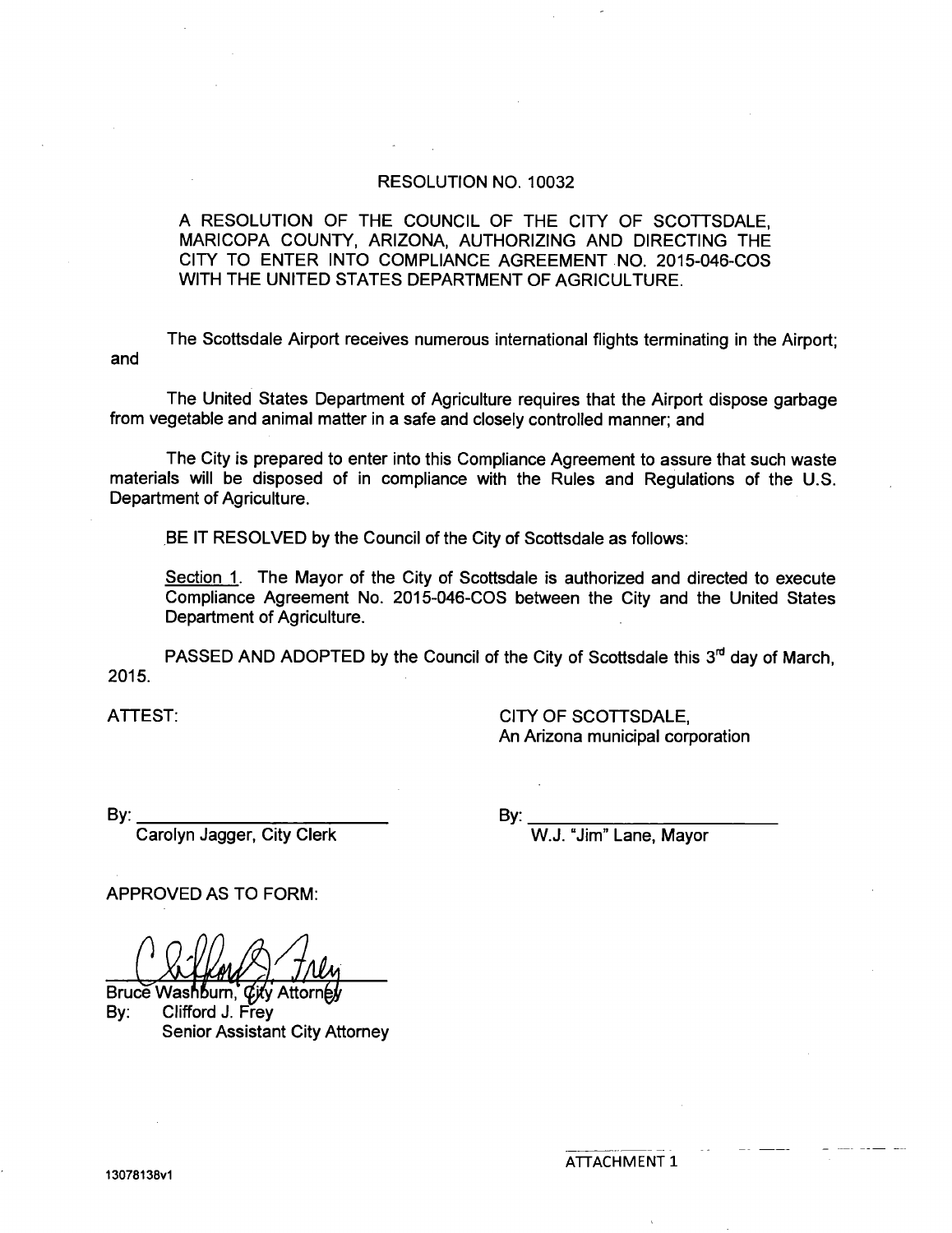| UNITED STATES DEPARTMENT OF AGRICULTURE<br>ANIMAL AND PLANT HEALTH INSPECTION SERVICE<br>PLANT PROTECTION AND QUARANTINE                                                                                              | <b>COMPLIANCE AGREEMENT</b>  |
|-----------------------------------------------------------------------------------------------------------------------------------------------------------------------------------------------------------------------|------------------------------|
| 1. NAME AND MAILING ADDRESS OF PERSON OR FIRM<br>Mr.<br>City of Scottsdale, Scottsdale Airport.<br>15000 N. Airport Drive, Suite 200<br>Scottsdale, AZ. 85260<br>Tel(480)312-2321;312-8475;Fax(480)312-8480<br>Email: | <b>2. LOCATION</b><br>"Same" |

#### **3. REGULATED ARTICLE(S)**

Foreign regulated garbage as defined in Title 9 Code of Federal Regulations §94.5 and Title 7 Code of Federal Regulations §330.400 - §330.403.

#### **4. APPLICABLE FEDERAL QUARANTINE(S) OR REGULATIONS**

Title 9 Code of Federal Regulations §94.5 and Title 7 Code of Federal Regulations §330.400 - §330.403

#### **5.1 / WE AGREE TO THE FOLLOWING:**

**"See attached Compliance Agreement and Addenda to Compliance Agreement (18 pages)." Standard Operating Procedures, Regulated Garbage Log, Regulated Garbage Incident Log, Regulated Garbage Training Record, Regulated Garbage Cleaning & Disinfection Materials & Equipment. "This Compliance Agreement supersedes Compliance Agreement #2013-136-COS dated 10/25/2013".** 

| <b>6. SIGNATURE</b>                                                                                                                                                             | 7. TITLE<br>Mayor |                                                                         | <b>8. DATE SIGNED</b> |  |
|---------------------------------------------------------------------------------------------------------------------------------------------------------------------------------|-------------------|-------------------------------------------------------------------------|-----------------------|--|
| The affixing of the signatures below will validate this agreement which shall remain in<br>effect until cancelled, but may be revised as necessary or revoked for noncompliance |                   | 9. AGREEMENT NO.<br>2015-046-COS<br><b>10. DATE OF AGREEMENT</b>        |                       |  |
| 11. PPQ/CBP OFFICIAL (NAME AND TITLE)                                                                                                                                           |                   | <b>12. ADDRESS</b>                                                      |                       |  |
| Robert Milbourn, CBP-AS Compliance Officer.                                                                                                                                     |                   | CBP-Phoenix International Airport.<br>3002 E. Old Tower Road, Suite 400 |                       |  |
| <b>13. SIGNATURE</b>                                                                                                                                                            |                   | Phoenix, AZ. 85034<br>Tel(602)392-4440 Ext. 4                           |                       |  |
| 14. U.S. GOVERNMENT/STATE AGENCY OFFICIAL (NAME AND TITLE)<br>Jerald L. Levitt State Plant Health Director- Arizona & NM.                                                       |                   | <b>15. ADDRESS</b><br>USDA, APHIS, PPQ<br>3640 E. Wier Avenue.          |                       |  |
| <b>16. SIGNATURE</b>                                                                                                                                                            |                   | Phoenix, AZ. 85040                                                      |                       |  |
| PPQ FORM 519 (MAY 2007)                                                                                                                                                         |                   | <b>ATTACHMENT 2</b>                                                     |                       |  |

 $\bar{z}$  $\alpha_{\rm{max}}$ 

 $\frac{1}{2}$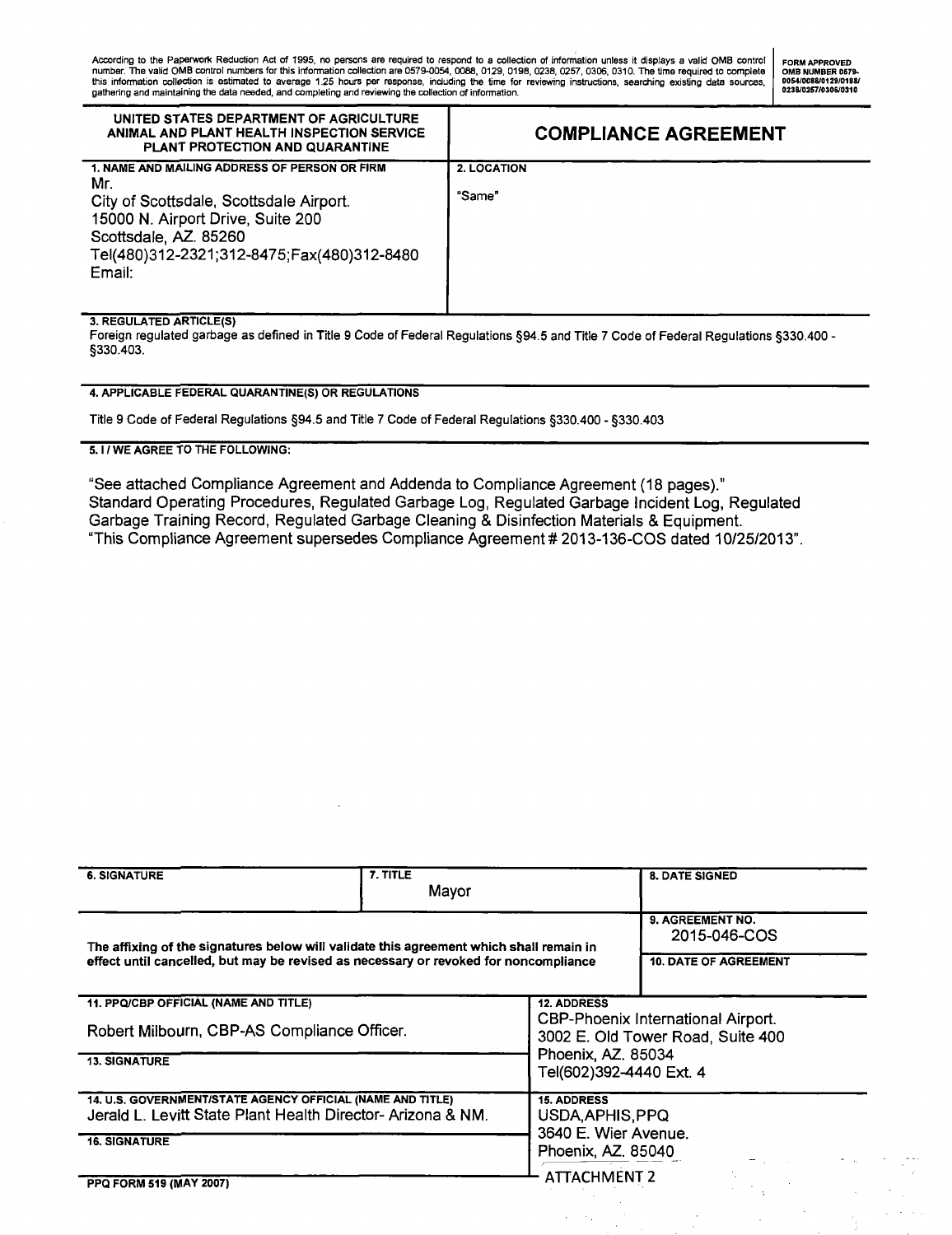APPROVED AS TO FORM: OFFICE OF THE CITY ATTORNEY ATTEST:

Bruce Washburn, **ify Attorney** 

By: Clifford J. Frey Senior Assistant City Attorney

 $\hat{\boldsymbol{\beta}}$ 

Carolyn Jagger, City Clerk

 $\bar{z}$ 

 $\bar{z}$ 

 $\bar{\mathcal{A}}$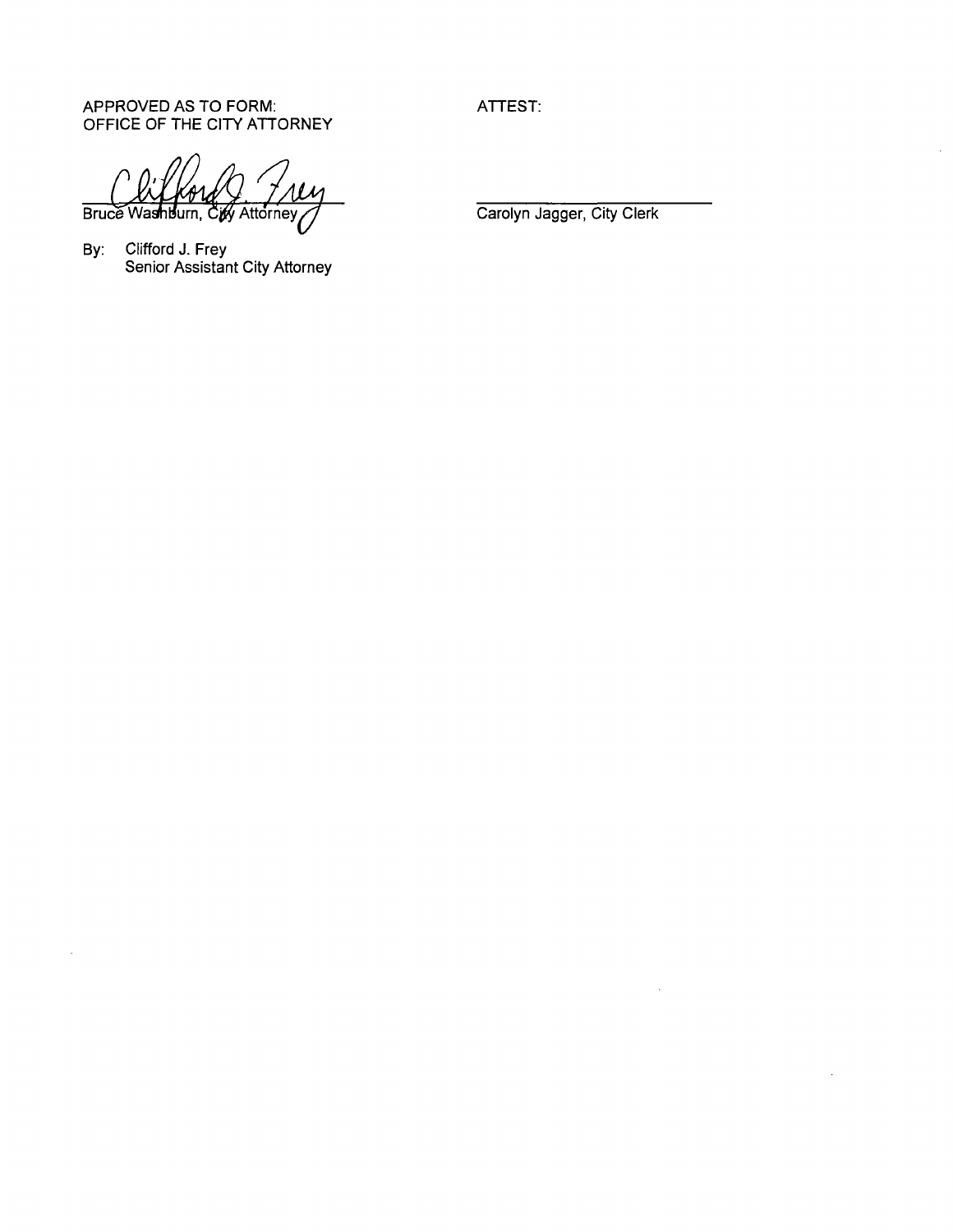Attachment to PPQ Form 519, Uniform Standards for Compliance Agreements for Regulated Garbage – <del>Fixed Base Operators (FBO)</del>

 $\sim 300$ 

 $\mathcal{A}$ 

Airport Operator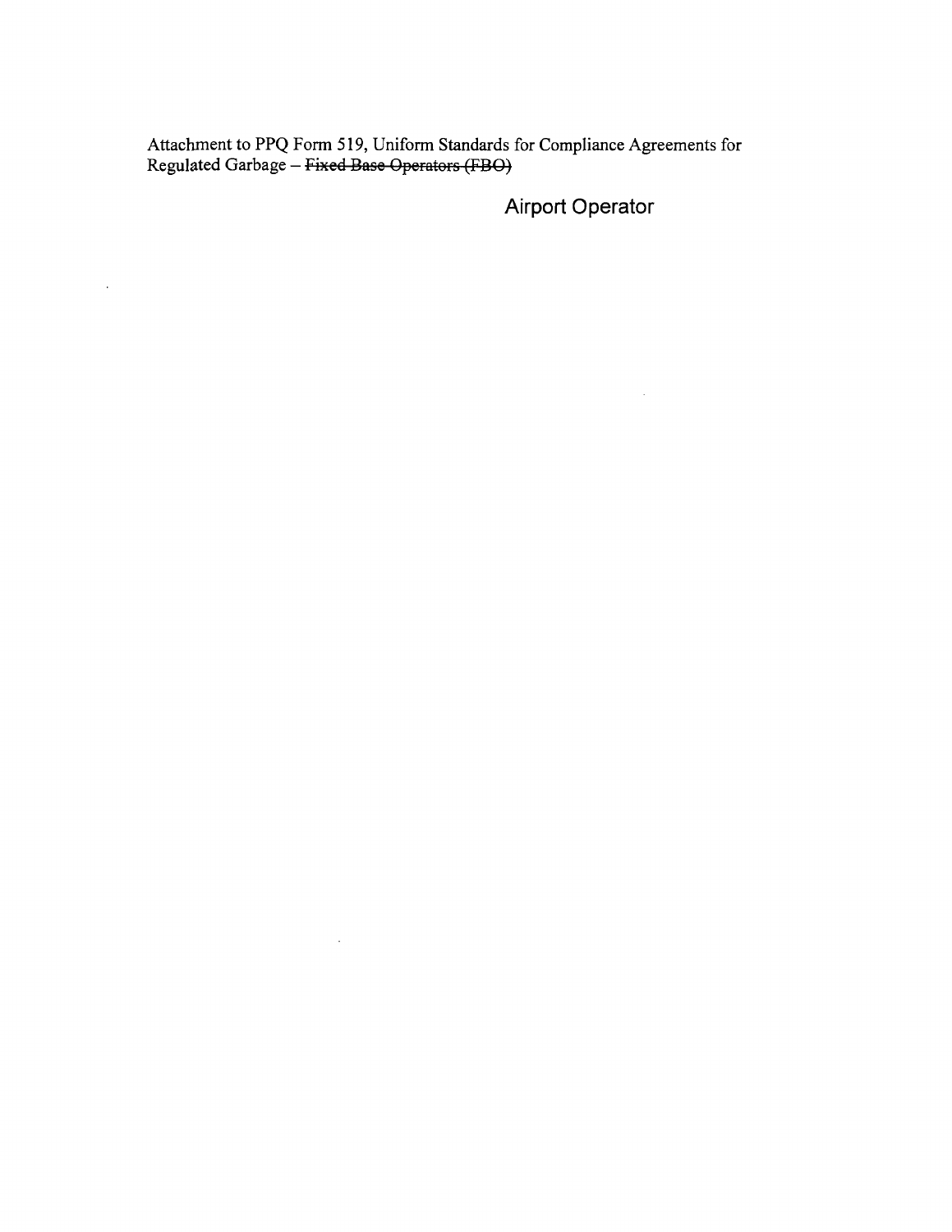# **Attachment to PPQ Form 519, Uniform Standards for Compliance Agreements for Regulated Garbage - Fixed Base Operators (FBO) Airport Operator**

The United States Department of Agriculture, Animal and Plant Health Inspection Service (USDA APHIS), Plant Protection and Quarantine provides oversight for agricultural issues including APHIS regulated garbage. USDA is granted authority to take such action in the Plant Protection Act (PPA) (7 U.S.C. §§ 7701 et. seq.) and the Animal Health Protection Act (AHPA) (7 U.S.C. §§ 8301 et. seq.).

Any person who knowingly violates the PPA (7 U.S.C. §§ 7701 et. seq.) and/or the AHPA (7 U.S.C. §§ 8301 et. seq.) may be criminally prosecuted and found guilty of a misdemeanor which can result in monetary penalties, a one-year prison term, or both. Additionally, any person violating the PPA and/or the AHPA may be assessed civil penalties of up to \$300,000 per violation or twice the gross gain or gross loss for any violation that results in the person deriving pecuniary gain or causing pecuniary loss to another, whichever is greater.

Any individual, corporation, company, association, firm, partnership, society, or joint stock company, hereafter known as the establishment, engaged in the business of handling or disposing of garbage in accordance with the regulations (Title 7 Code of Federal Regulations §330.400-§330.403 and Title 9 Code of Federal Regulations §94.5) must first enter into a Compliance Agreement with APHIS. A Compliance Agreement authorizing the handling of regulated garbage is a legally binding contract between the United States Government and an establishment which has been approved by APHIS to handle regulated garbage. The establishment, City of Scottsdale Airport, by entering into this Compliance Agreement (which includes all Addenda), agrees to operate in accordance with APHIS regulations and policies when handling regulated garbage. USDA animal health and plant health regulations are enforced by APHIS and the Department of Homeland Security, United States Customs and Border Protection (CBP).

All employees or agents of City of Scottsdale Airport must comply with the regulations pertaining to regulated garbage and all conditions and Addenda included in this Compliance Agreement, as deemed by the Administrator to be necessary to prevent the introduction and dissemination into or within the United States of plant pests and livestock or poultry diseases.

Trash is refuse that neither contains nor is visually contaminated with regulated garbage. Trash is not regulated by APHIS and is therefore unrestricted. For example, trash that solely contains empty soda cans would be unrestricted. Newspapers and magazines in the passenger cabin would also be unrestricted. An empty cardboard milk carton, sandwich, or fruit found in the passenger cabin, however, would be considered as regulated garbage as opposed to trash and would be restricted.

Garbage is all waste material that is derived in whole or in part from fruits, vegetables, meats, or other plant or animal (including poultry) material, and other refuse of any character whatsoever that has been associated with any such material. Garbage is regulated by APHIS when the garbage is on or removed from a means of conveyance, if the means of conveyance has been in any port outside the United States and Canada within the previous two-year period or to any port in Hawaii or any United States territory

1 Date \_\_\_\_\_\_\_\_\_\_\_\_\_\_\_\_\_\_\_Company Representative Initials\_\_\_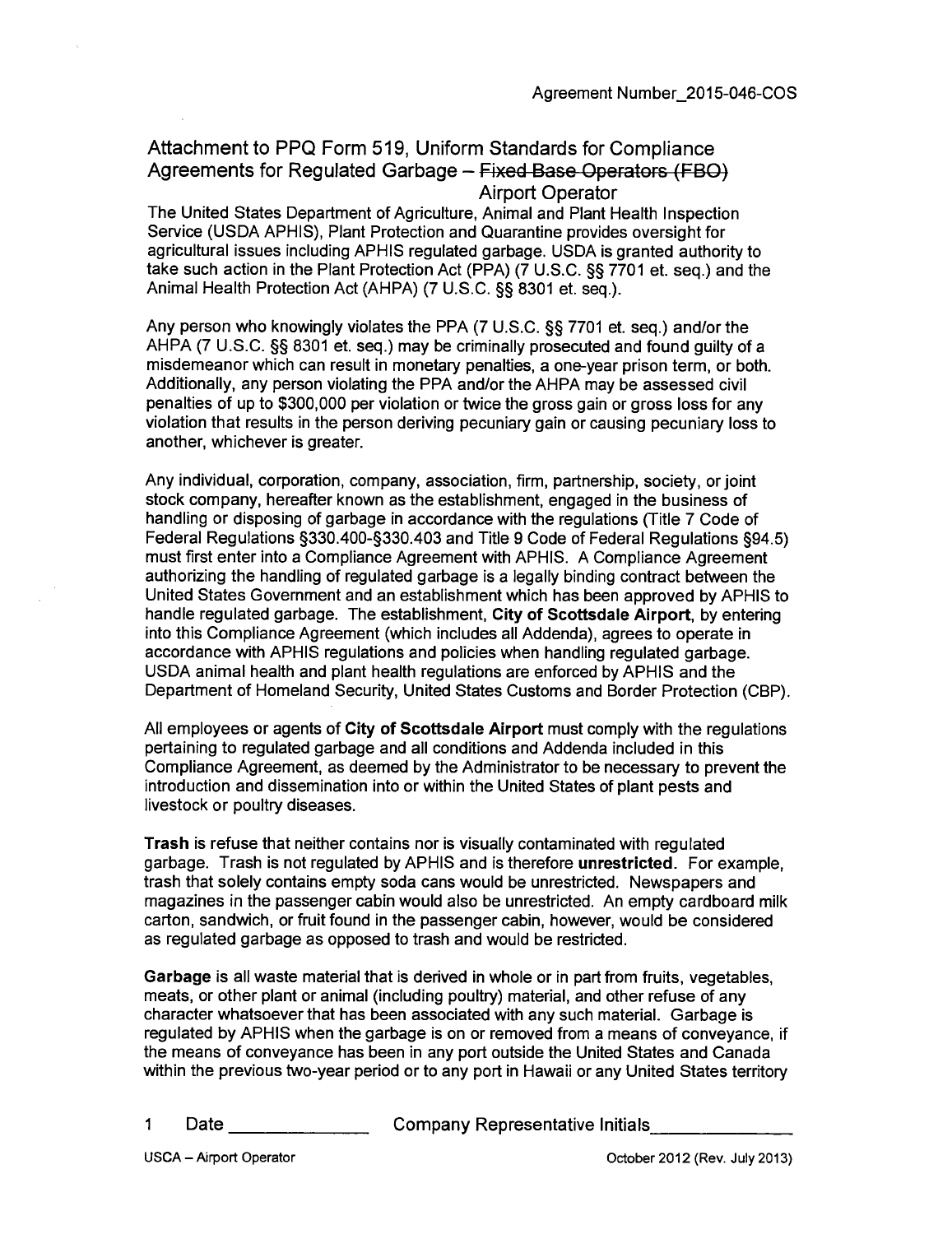or possession in the last one-year period. Garbage regulated by APHIS is hereafter known as regulated garbage.

Garbage, trash or other material not regulated by APHIS that is or has been commingled with regulated garbage is also regulated garbage.

Regulated garbage includes but is not limited to food scraps, table refuse, galley refuse, food wrappers or packaging materials and other waste material from stores, food preparation areas, passengers' or crews' quarters, dining rooms or any other areas on means of conveyance. Regulated garbage also means meals and other foods that were available for consumption by passengers or crew on an aircraft but were not consumed.

Other materials that may be handled as regulated garbage include but are not limited to rejected cargo (consisting of plant or animal origin materials), illegally imported agriculture commodities found in commerce, and quarantine materials seized during inspection.

**The establishment covered by this Compliance Agreement, and all areas where regulated garbage handling occurs, are subject to unannounced inspections by APHIS or CBP personnel. APHIS/CBP officials must be allowed access to all areas where regulated garbage handling occurs. APHIS/CBP officials must be allowed to observe, without restriction, all regulated garbage handling activities performed by all employees and subcontractors. All records required by this Agreement must be made available to APHIS/CBP officials upon request. Any problems in conducting regulated garbage handling procedures as outlined in this Compliance Agreement must be immediately reported to the APHIS/CBP office at (602)392-4440 Ext 4.** 

Compliance Agreements are valid from the date of agreement (PPQ Form 519, Block 10), and must be reviewed at least annually by APHIS/CBP officials with the establishment. That review must be documented per current APHIS policy.

**Regulated garbage handling activities covered by this Compliance Agreement may be suspended and/or this Compliance Agreement may be immediately canceled for noncompliance. This Compliance Agreement is non-transferable.** 

The establishment under this Compliance Agreement must immediately notify the local APHIS/CBP office at (602)431-3200 / (602)392-4440 Ext 4 of any management changes, including but not limited to name, ownership, location, equipment, and procedures. The establishment may also be required to notify APHIS Headquarters at (301) 851-2312 or by email at ppq.vrs.regulated.garbage@aphis.usda.gov of the above changes. Such changes may invalidate this Compliance Agreement and require a new approval.

Revisions to this Compliance Agreement must be made if there are any changes that would invalidate this Agreement but do not require a new approval, including but not limited to changes in procedures (minor), local management or USDA regulations and requirements. The required revisions must be made as soon as the changes occur if they do not invalidate the Compliance Agreement in a manner that requires a new approval to be granted.

Date Company Representative Initials

 $\overline{2}$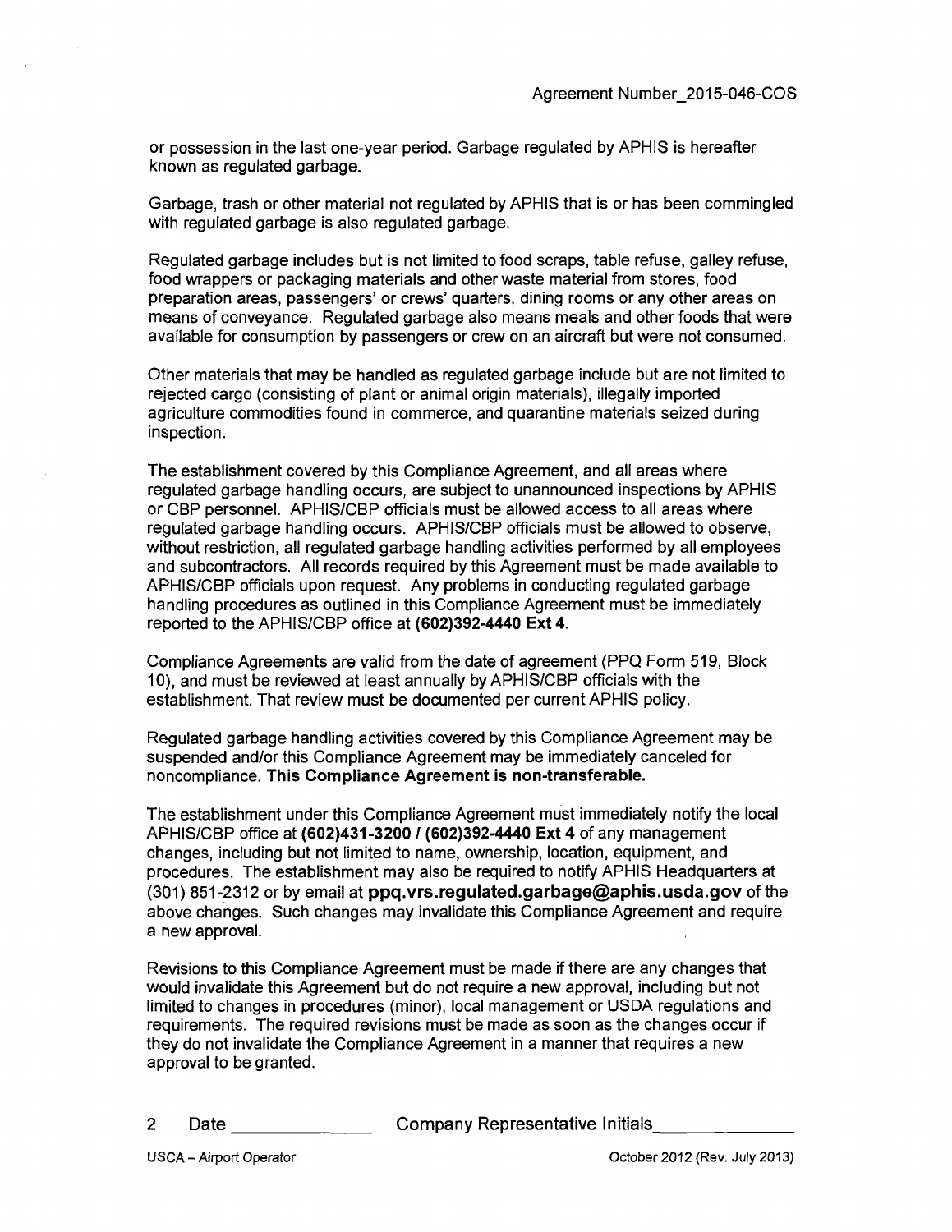By signing this Compliance Agreement, the signatory acknowledges that information concerning his/her establishment, including but not limited to the name of the establishment, location of establishment, and contact information with phone numbers, will be included on lists of APHIS-approved regulated garbage handlers that are available to the public. In addition, the signatory acknowledges that if the establishment Compliance Agreement is cancelled or the establishment and/or its personnel are prohibited from handling regulated garbage the information will be listed on the APHIS website. Finally, the signatory acknowledges that if the regulated garbage handling activities authorized by the Compliance Agreement have been suspended, information regarding the suspension will also be listed on the APHIS website.

This Compliance Agreement only covers compliance with APHIS regulations and requirements. Therefore, this Compliance Agreement does not reduce or eliminate the Compliance Agreement holder of his/her legal duty and responsibility to comply with all other applicable Federal, State, and local regulatory requirements. By signing this Agreement, the signatory certifies that his/her establishment has met or will meet the requirements of all applicable environmental protection laws prior to handling garbage regulated by APHIS under the authority of USDA.

The establishment is responsible for all regulated garbage including food waste, loose trays of food, and unused meals, and will not allow its unauthorized diversion, removal, use, or consumption.

Once received by the establishment, regulated garbage must not remain in the establishment's possession for more than 72 hours (i.e., regulated garbage must be processed or hauled within this timeframe) without prior approval in writing from the APHIS Administrator.

#### **1. Regulated Garbage Handling Procedures**

- A. Fixed Base Operators (FBO) Airport Operator provides many services. Attach the appropriate Addendum(s) for service(s) not covered by this Compliance **Agreement** 
	- 1. Regulated Garbage Handling Activity (check all that apply)
		- X Off-load regulated garbage
		- $\Box$  Decater and/or cater food
		- $\Box$  Remove and wash reusable dishware, glassware, utensils and/or trays
		- $\Box$  Clean aircraft
		- $\Box$  Other  $\Box$
	- 2. Location of processing equipment: **Stericycle, Inc. 1251 8. Nelson Drive. Chandler, AZ. 85226 (602)437-5624**  (Name, Address, Phone Number)
	- **3. APHIS-Approved Regulated Garbage Hauler to be used if regulated garbage**
- **3 Date Company Representative Initials**
-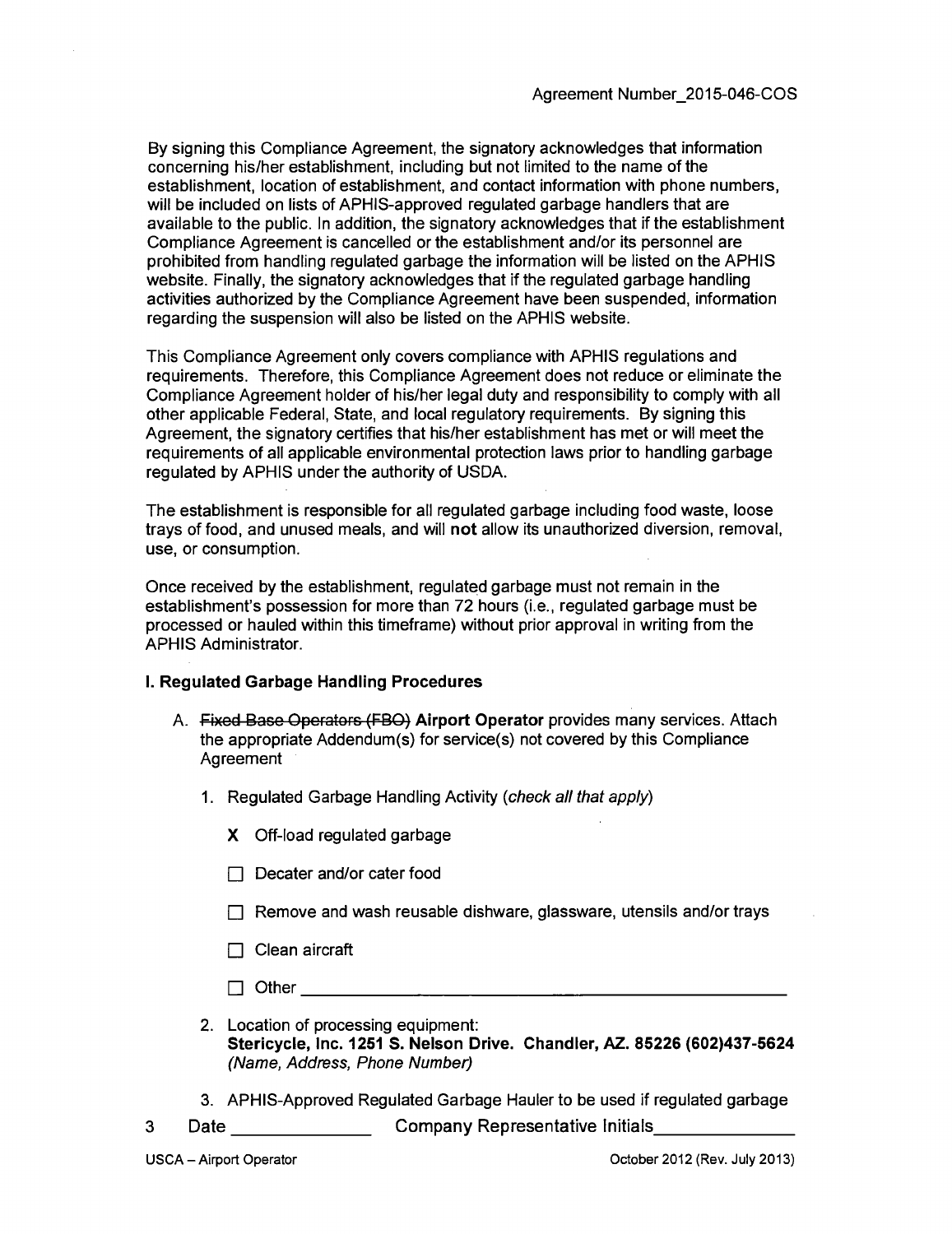is transported off establishment's premises for processing:

**Stericycle, Inc. 1251 S. Nelson Drive. Chandler, AZ. 85226 (602)437-5624**  (Name, Address, Phone Number)

- B. Segregation of regulated garbage (check one):
	- X Regulated garbage will be separated from all garbage not regulated by APHIS, as specified in the attached Standard Operating Procedures (SOP).
	- All garbage will be handled as APHIS regulated garbage.

Recycling is authorized only after incineration or if the separation of recyclable material takes, place onboard the conveyance (i.e. maritime vessel, aircraft, etc.) and the recyclable material is kept separate from food waste or other regulated garbage.

- C. Operating procedures
	- 1. The establishment must have an APHIS-approved written SOP for regulated garbage handling. The SOP must cover all aspects of regulated garbage handling procedures used by the establishment, and must include all requirements covered in this CA. The SOP must be written in English and other appropriate languages. The English version of the SOP must be attached to this Compliance Agreement and the procedures described therein are considered as stipulations of the Compliance Agreement and must be followed.
	- 2. The establishment must conspicuously post the SOP or make the SOP available to employees in all work areas.
	- 3. Garbage on aircraft arriving from foreign countries other than Canada, from non-predeparture locations in Hawaii or Puerto Rico, and from all other U.S. territories and possessions is regulated by APHIS. Establishment personnel will meet aircraft originating from these locations to meet the aircraft to offload regulated garbage according to their contractual agreements with the private aircraft or airlines. Establishment personnel must be planeside within 10 minutes of arrival.
	- 4. The establishment is responsible for ensuring appropriate communications with the private aircraft or airlines for which it provides services so that establishment personnel are kept up to date on an aircraft's estimated time of arrival in order to meet the aircraft.

5. The establishment will immediately notify the local CBP office at (602)392- 4440 Ext 4 if unable to meet the flight within the required time frame in which case the establishment will provide control over regulated garbage through assigned FBQ Airport Operator personnel in a manner acceptable to CBP as described in the approved SOP. If **FBO-Airport Operator** personnel cannot meet the aircraft, the FBO Airport Operator will initiate the services of the backup entity as described in the Emergency Backup System section of this Compliance Agreement.

- 4 Date Company Representative Initials
-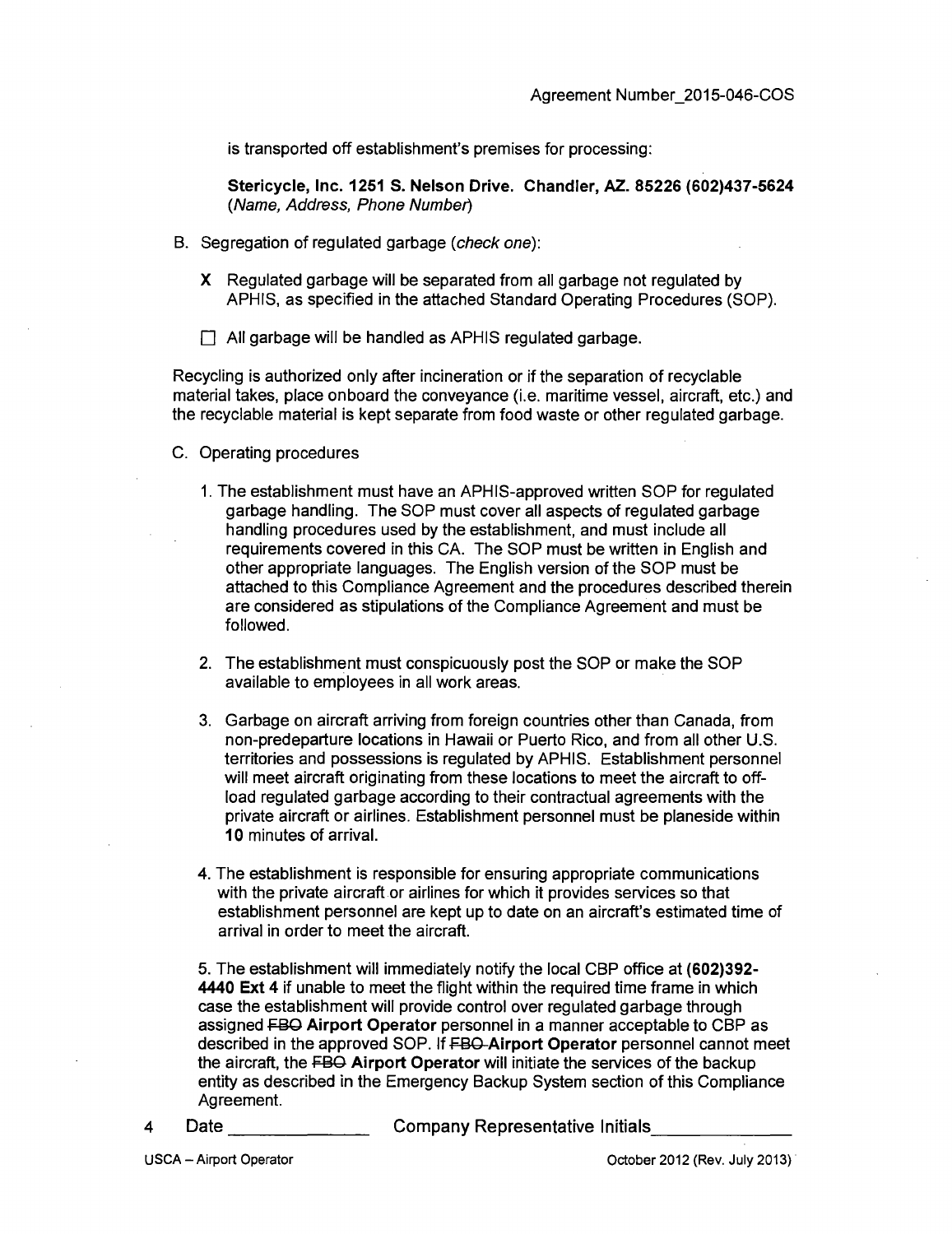- 6. All regulated garbage must be contained in tight, covered, leak-proof containers or bagged during transportation.
- 7. Regulated garbage must be uniquely identifiable from other garbage and trash unless all garbage is handled as APHIS regulated garbage. If the FBO Airport Operator handles both APHIS regulated garbage and non-regulated garbage unless all garbage is handled as APHIS regulated garbage, the following conditions must be met:
	- a) The FBO Airport Operator must segregate garbage on foreign flights and on flights from other locations from which the garbage is regulated, immediately upon removal from the aircraft, to prevent its association with domestic non-regulated garbage in the transport vehicle and at the FBO Airport Operator facility.
	- b) The method of unique identification and segregation of regulated garbage on foreign flights and on flights from other locations from which the garbage is regulated from domestic non regulated garbage must be described in the attached establishment SOP.
- 8. All rigid containers must be identified with the words "REGULATED GARBAGE" or a similar acceptable phrase in English and any appropriate foreign language. Lettering on containers should be large enough so that they could be legible from a distance of at least 10 feet.
- 9. Containers used for regulated garbage shall not be used for any material not regulated by APHIS, unless the container's markings have been removed and the container is cleaned and disinfected under the direct supervision of APHIS or CBP personnel. The container to be used for a purpose other than storage or hauling regulated garbage must have markings obliterated and be disinfected with APHIS-approved disinfectant under the direct supervision of APHIS or CBP personnel prior to such use. Containers moved off the establishment's property to be repaired must first be cleaned and disinfected prior to movement. Containers that are removed from service (i.e. decommissioned) must be cleaned and disinfected under direct APHIS or CBP supervision.
- 10. Any plastic bags used in the handling, transportation or storage of regulated garbage must be at least three (3) mil (0.003-inch) thick and must be intact. Plastic bags used by the establishment for regulated garbage handling, transportation or storage must be uniquely identified by color, tag (attached to the bag) or label (printed on the bag) as indicated in the attached SOP.
- 11. Plastic bags used for storage of regulated garbage must be securely closed and leak-proof and the bags must be stored inside a closed building or in a tight, covered, leak-proof, rigid container. The container or other confined area where regulated garbage is to be stored must be secured to prevent tampering and must be capable of being cleaned and disinfected. The regulated garbage must be inaccessible to birds, rodents, and other vermin.
- 12. If the establishment will be storing garbage, describe the area in the facility where regulated garbage will be stored. Storage sheds should be properly
- 5

Date Company Representative Initials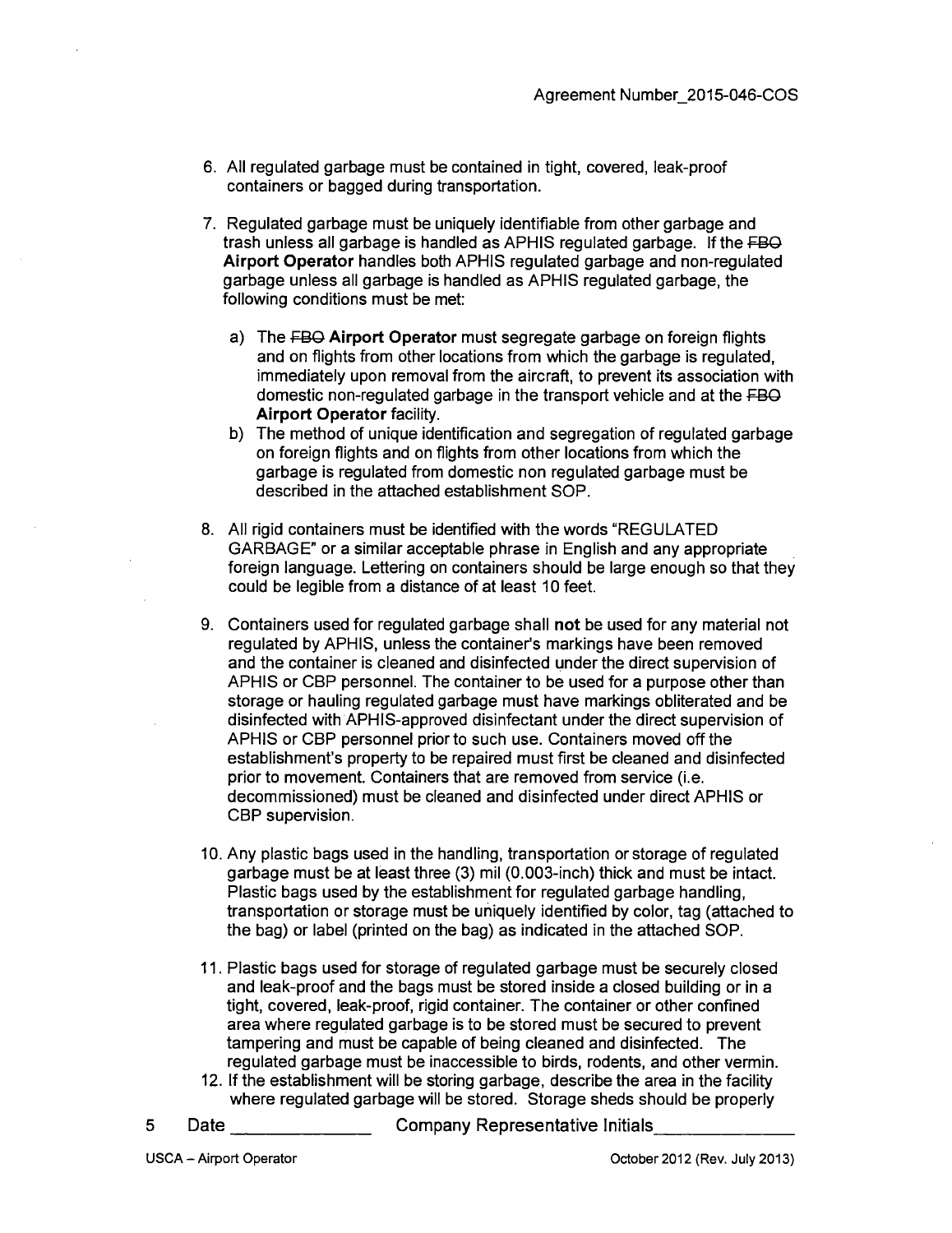marked with the words "Regulated Garbage" or other appropriate terms. Lettering on containers should be large enough so that they could be legible from a distance of at least 10 feet.

#### **Regulated garbage will be separated and stored as specified in the SOP.**

13. If washing reusable dishware, glassware, silverware and/or trays, the FBO Airport Operator must use an automatic dishwasher.

- 14. Scraped residue and runoff may be ground into an approved sewage system as defined in 7CFR §330.400-§330.403 or 9CFR §94.5 or collected and treated as regulated garbage. All materials associated or in contact with regulated garbage must be treated as regulated garbage.
- 15. The establishment must maintain records of receipt and processing of regulated garbage that include at a minimum:
	- Date and time regulated garbage was received
	- Entity from whom the regulated garbage was received (cleaning company, flight number, etc.)
	- The amount (weight, volume) of the regulated garbage that is received
	- Date and time garbage was picked up from the establishment for transport by hauler (if applicable)
	- The amount of regulated garbage that was picked up for transport by hauler (if applicable)
	- All other records required by this Compliance Agreement

These records must be maintained for one (1) year from the end of the month the regulated garbage was received. If applicable, the establishment must assure that these records can be used to validate the inventory control system at the point of origin and/or destination.

- D. Equipment
	- 1. Equipment (including but not limited to vehicles, containers, dumpsters and compacters) used to transport/store unprocessed regulated garbage must:
		- $\bullet$ be completely enclosed, rigid, and leak-proof,
		- not have a canvas top, tarp covering or any other non-rigid covering,  $\bullet$
		- be capable of being secured by a seal, lock, or similar device,  $\bullet$
		- be capable of being cleaned and disinfected,  $\bullet$
		- be identified with the words "REGULATED GARBAGE" or a similar acceptable phrase in English and any appropriate foreign language. Lettering on containers should be large enough so that they could be legible from a distance of at least 10 feet,
		- be maintained to ensure that all of the requirements listed above are met.
- 6

Date \_\_\_\_\_\_\_\_\_\_\_\_\_\_\_\_\_\_\_\_\_\_Company Representative Initials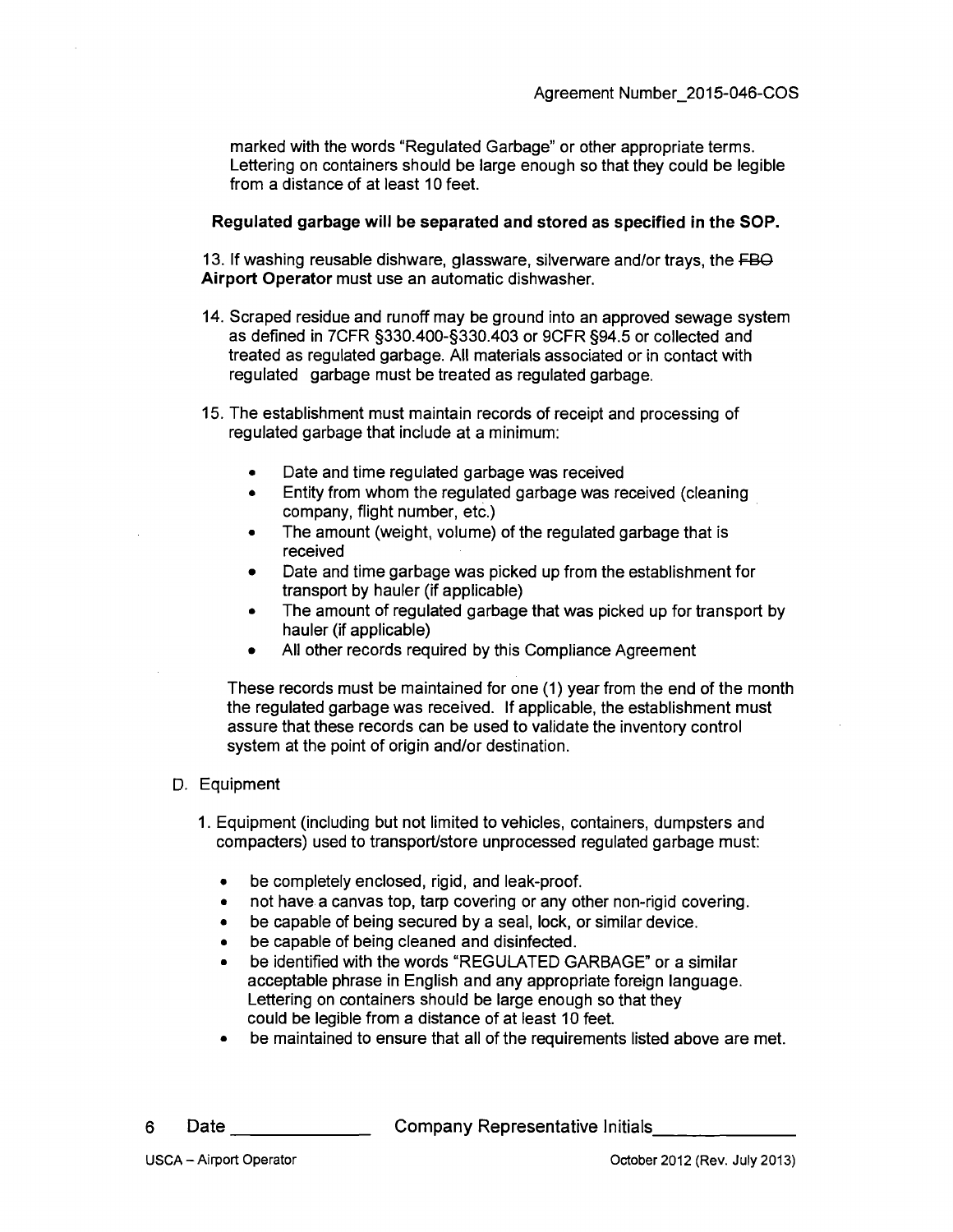Leaking vehicles, compactors, containers or dumpsters must be removed from service until they are repaired. Areas where leaks occur must be cleaned and disinfected.

#### **II. Cleaning and Disinfection**

The dock area and the area around grinders, sterilizers, incinerators, compactors, and/or dumpsters must be kept clean and free of loose garbage at all times.

All wooden surfaces in garbage handling areas (including storage areas and inside transport vehicles) must be treated so that surfaces are impervious to water and can be cleaned and disinfected.

#### A. Articles Requiring Cleaning and Disinfection

Any article, means of conveyance, or other surface, including but not limited to carts, pallets, machinery, handling containers, trucks, or railroad cars, dock or warehouse surface contaminated with regulated garbage, must be cleaned and disinfected with one of the APHIS authorized disinfectants to meet regulatory requirements as outlined in the attached SOP before the items are reused.

Cleaning of portable articles must be performed over a drain leading to an approved sewage system or directly into a containment tank for proper disposal.

B. Materials and Equipment

The following items must be immediately available for cleaning and disinfection in all work areas and on each conveyance during the handling of regulated garbage:

- 1. One of the following APHIS-authorized disinfectants:
	- a) Virkon®S (EPA Reg. No. 71654-6) must be mixed according to the label for a 1% solution. Once mixed, Virkon® S may only be used for seven (7) days from the date of mixing. The name "Virkon-S" and the date the solution was mixed must be written on the container holding the solution.
	- b) Clorox® Bleach (sodium hypochlorite) 5.25% (EPA Reg. No. 5813-1) commercially labeled for use as a disinfectant.
		- Use as a solution with a concentration of 5000 ppm available chlorine.
		- Mix 13 ounces Clorox® Bleach 5.25% bleach to 1 gallon of water or 1 part Clorox® Bleach 5.25% to 9 parts water.
		- This solution will disinfect hard non-porous surfaces and decontaminate porous surfaces and materials.
		- The Clorox® Bleach 5.25% bleach (original bottle) may only be used for a maximum of two months. Write the date of purchase on the original bottle. Bleach is best stored out of heat and sun.
		- When bleach is diluted, it may only be used for a 24-hour period post dilution. The words "Bleach Solution", the date and time of dilution must be written on the container holding the diluted bleach.
- $\overline{7}$

Date Company Representative Initials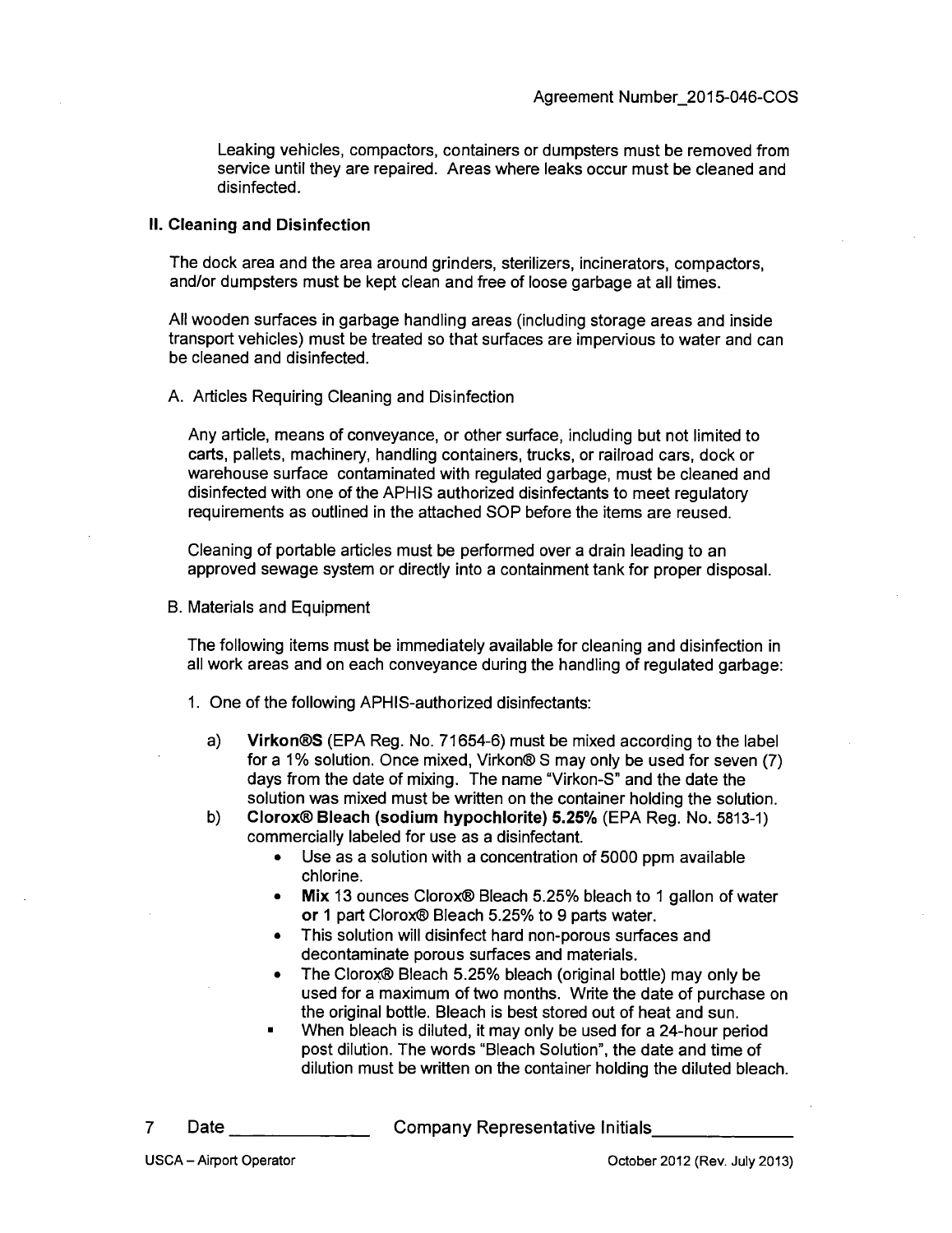- 2. A sanitizer approved by the U.S. Environmental Protection Agency (EPA) for use on and around food contact surfaces (as applicable)
- 3. A source of clean water adequate to achieve proper cleaning and disinfection
- 4. A detergent
- 5. A scrub brush
- 6. Equipment to pick up solid material (such as a shovel or broom and dustpan)
- 7. Materials to contain and or absorb liquids
- 8. Plastic leak-proof bags to hold collected materials
- 9. Copy of all applicable Material Safety Data Sheets (MSDS) and disinfectant labels, if the original containers are not available
- 10. Appropriate personal protective equipment (such as rubber or latex gloves and safety goggles) and/or other equipment as required by the MSDS, the disinfectant labels and the establishment
- C. Cleaning and Disinfection Procedures outlined in the SOP must meet the following conditions:

#### 1. Non Food Handling Areas:

- Prior to applying detergent or disinfectant, regulated garbage (liquid and solid) must be removed from contaminated surfaces. Apply an absorbent material if needed. All collected regulated garbage and materials used in cleaning and disinfection must be disposed of as regulated garbage.
- Clean/scrub the affected area with detergent
- Flush the affected area with clean water.
- Apply the disinfectant solution per label instructions; wet the entire affected area. Read disinfectant label to determine how long the disinfectant should remain on the surfaces. (Note: Mixed bleach solution (5000 ppm available chlorine) must remain on surface for 10 minutes.).
- Flush area with clean water and air dry per disinfectant label.

#### 2. Food Handling Areas:

Use only sanitizers approved by EPA for use in food handling areas. Ensure the sanitizer is allowed by the locafion where is being used.

- Prior to applying sanitizer, all regulated garbage (liquid and solid) must be removed from contaminated surfaces. Apply an absorbent material if needed. All collected regulated garbage and materials used in cleaning and sanitizing must be disposed of as regulated garbage.
- Follow the instructions on sanitizer label.

APHIS/CBP will be immediately notified of any spillage outside of the facility at (602)431-3200 / (602)392-4440 Ext 4. Cleaning and disinfecting of the area affected by the spill must be accomplished immediately. The establishment must provide trained personnel and equipment for immediate clean up of such spills and the procedures for this cleaning must be specified in the SOP.

The establishment must maintain records of disinfectant and sanitizer used in association with the handling of regulated garbage. This includes disinfectant used

8 Date Company Representative Initials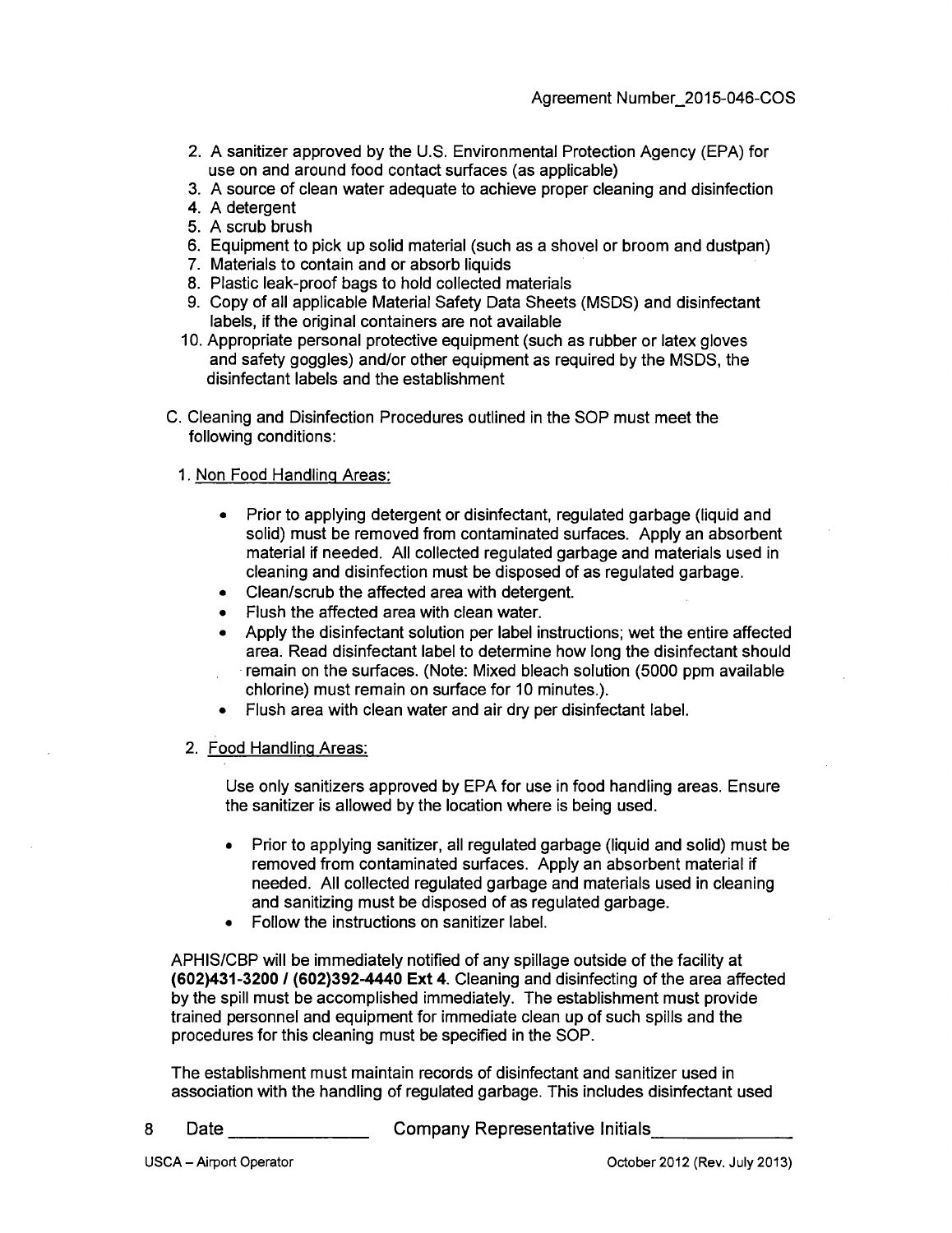for both routine cleaning and disinfection and spills. Records must include at a minimum:

- Date of disinfectant or sanitizer use
- Specific location of disinfectant or sanitizer use
- Volume and concentration of disinfectant or sanitizer used

These records must be kept for three (3) years from the date of disinfectant or sanitizer usage.

### **III. Emergency Backup System**

In the event the establishment is unable to conduct the regulated garbage handling activities as outlined in this Compliance Agreement or the establishment is ordered to suspend its regulated garbage handling activities, the emergency backup system listed below must be implemented. Additionally, if the establishment's primary regulated garbage hauler is unavailable or the establishment's primary processor is inoperable, the emergency backup system listed below must be implemented, to ensure that regulated garbage is not stored at the establishment's facility for longer than 72 hours. The establishment will immediately notify all of its regulated garbage customers affected by the implementation of the emergency backup system. Details of the emergency backup system must be included in the SOP. The local APHIS/CBP office will be immediately advised of the implementation of the approved emergency backup system listed below: (Must complete processor and hauler information.)

- **X APHIS-approved entity to remove regulated garbage from aircraft: Customs and Border Protection 15041 N. Airport Drive Suite #105 Scottsdale, AZ. 85260 (480)**
- (Name, Address, Phone Number)
- X APHIS-approved Processor (sterilizer) located at: **Stericycle, Inc. 2775 E. 26\*^ St. Vernon, CA. 90058 (323)362-3000**  (Name, Address, Phone Number)
- X APHIS-approved Hauler or cartage firm to transport regulated garbage at this establishment to backup processor: **Stericycle, Inc. 2775 E. 26\* St. Vernon, CA. 90058 (323)362-3000**  (Name, Address, Phone Number)
- $\Box$  Aircraft will not be authorized to land

If the establishment has initiated the emergency backup plan, no regulated garbage will be accepted or processed by the establishment until authorized in writing by CBP. Any processing equipment that has been repaired will be reevaluated and certified in writing by an employee of APHIS.

**IV. Training** 

The establishment must present a training program on regulated garbage handling to employees before they are permitted to handle or supervise the handling of

- 9 Date Company Representative Initials
-